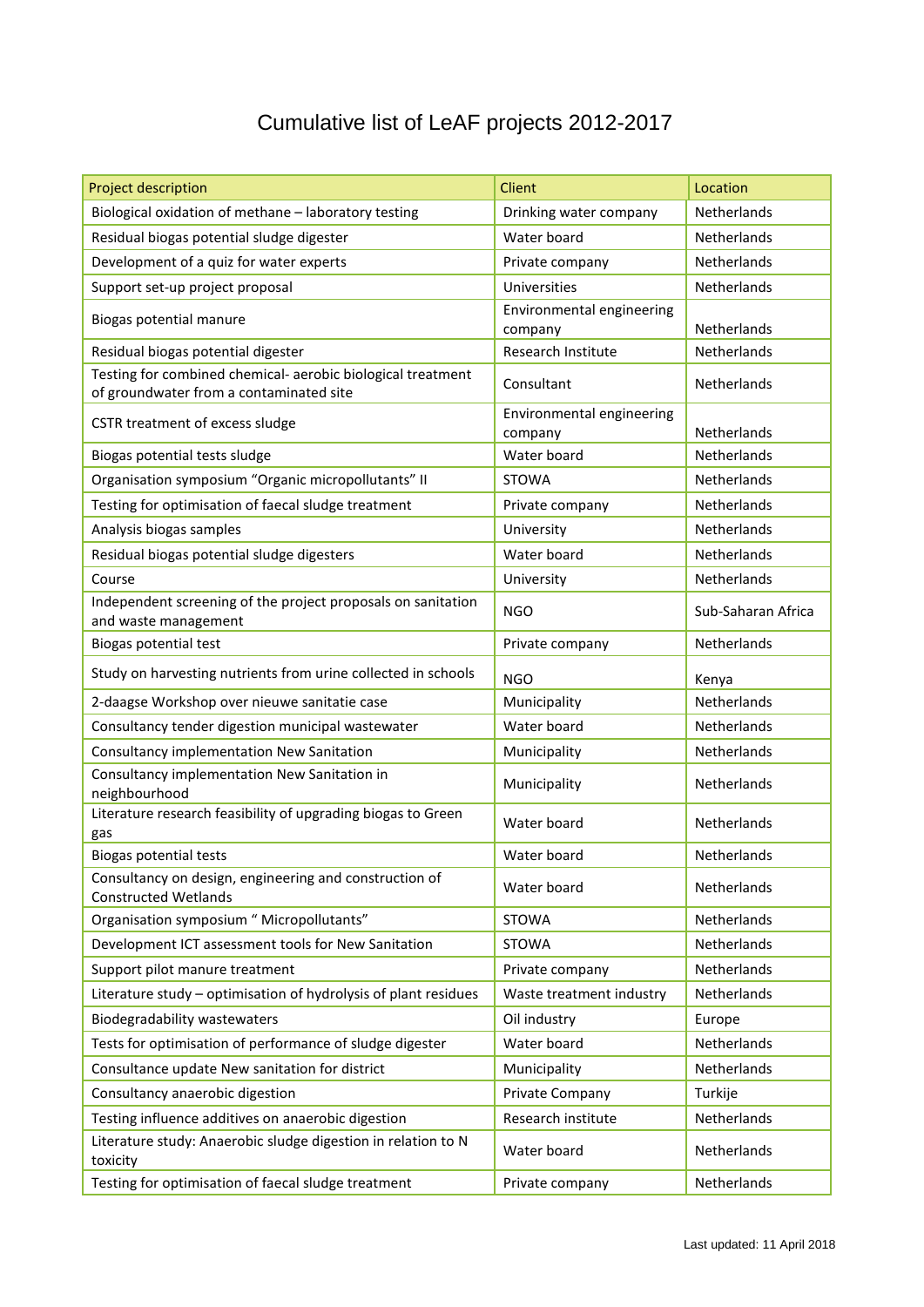| Test: Aerobic treatment of high strength industrial                                 | Industry                             | Netherlands        |
|-------------------------------------------------------------------------------------|--------------------------------------|--------------------|
| wastewater                                                                          |                                      | Netherlands        |
| Biogas potential of elephant manure                                                 | Zoo                                  |                    |
| Literature review and laboratory testing: role of magnesium in<br>sludge dewatering | Consultancy                          | Netherlands        |
| <b>Biogas potential tests</b>                                                       | Environmental engineering<br>company | Netherlands        |
| Course                                                                              | University                           | Netherlands        |
| Test: AC for removal of organic micropollutants                                     | Consultant                           | Netherlands        |
| Expert opinion: accreditation education institute                                   |                                      | Surinam            |
| Test: sludge digestion                                                              | Water board                          | Netherlands        |
| Anaerobic treatment and technology course                                           | Consultancy                          | <b>USA</b>         |
| Design UASB food industry                                                           | Consultancy                          | <b>USA</b>         |
| Feasibility of closing the water cycle in an office building with<br>laboratories   | Research Institute                   | Netherlands        |
| Test: Aerobic biodegradability paint and dyes                                       | Manufacturer                         | Netherlands        |
| Residual biogas test                                                                | Enviromental engineering             |                    |
|                                                                                     | company                              | Netherlands        |
| Biogas potential test: fat waste                                                    | Water board                          | Netherlands        |
| Anaerobic treatment and technology course                                           | University                           | Peru               |
| Residual biogas production sludge digestion                                         | Water board                          | Netherlands        |
| Laboratory test: EPS analysis of sludge samples                                     | Consultancy                          | Netherlands        |
| Laboratory test: Tertiairy treatment of effluent of aerobic<br>treatment            | Industry                             | Netherlands        |
| Creating dissemination material on a new biogas plant                               | Industry                             | Netherlands        |
| Mesophilic and thermophilic sludge digestion                                        | Water board                          | <b>Netherlands</b> |
| Consultancy: update market situdy sludge digestion                                  | Water board                          | Netherlands        |
| Coordination and management of development of MOOC                                  | Research institute                   | Netherlands        |
| Feasibility of decentralized solutions in Dutch rural areas                         | Waterboard                           | Netherlands        |
| Feasibility "New Sanitation" district level                                         | Water board                          | Netherlands        |
| Presentation of education innovation results                                        | University                           | Netherlands        |
| <b>Biogas test</b>                                                                  | Research institute                   | Netherlands        |
| Design support industrial digester                                                  | Food industry                        | Netherlands/UK     |
| Expert support in high school education project                                     | <b>Education Foundation</b>          | Netherlands        |
| Treatment toilet wastewater recreational vessels                                    | Province                             | Netherlands        |
| Feasibility study " New sanitation"                                                 | Water board                          | Netherlands        |
| Assistance in practical courses                                                     | University                           | Netherlands        |
| Digestion studies - grass                                                           | Waste processing industry            | Netherlands        |
| Organisation of a workshop New Sanitation                                           | Municipality                         | Netherlands        |
|                                                                                     | Environmental engineering            |                    |
| Determination of the BMP of (pre-treated) sludge                                    | company                              | Netherlands        |
| BMP and laboratory UASB reactor test with a liquid fraction of<br>biomass           | Waste processing industry            | Netherlands        |
| Preliminary design of UASB reactor for a new to be built large-                     | Private sector                       | Italy              |
| scale sewage treatment plant                                                        | Environmental engineering            |                    |
| Mesophilic and thermophilic anaerobic biodegradability tests                        | company                              | Netherlands        |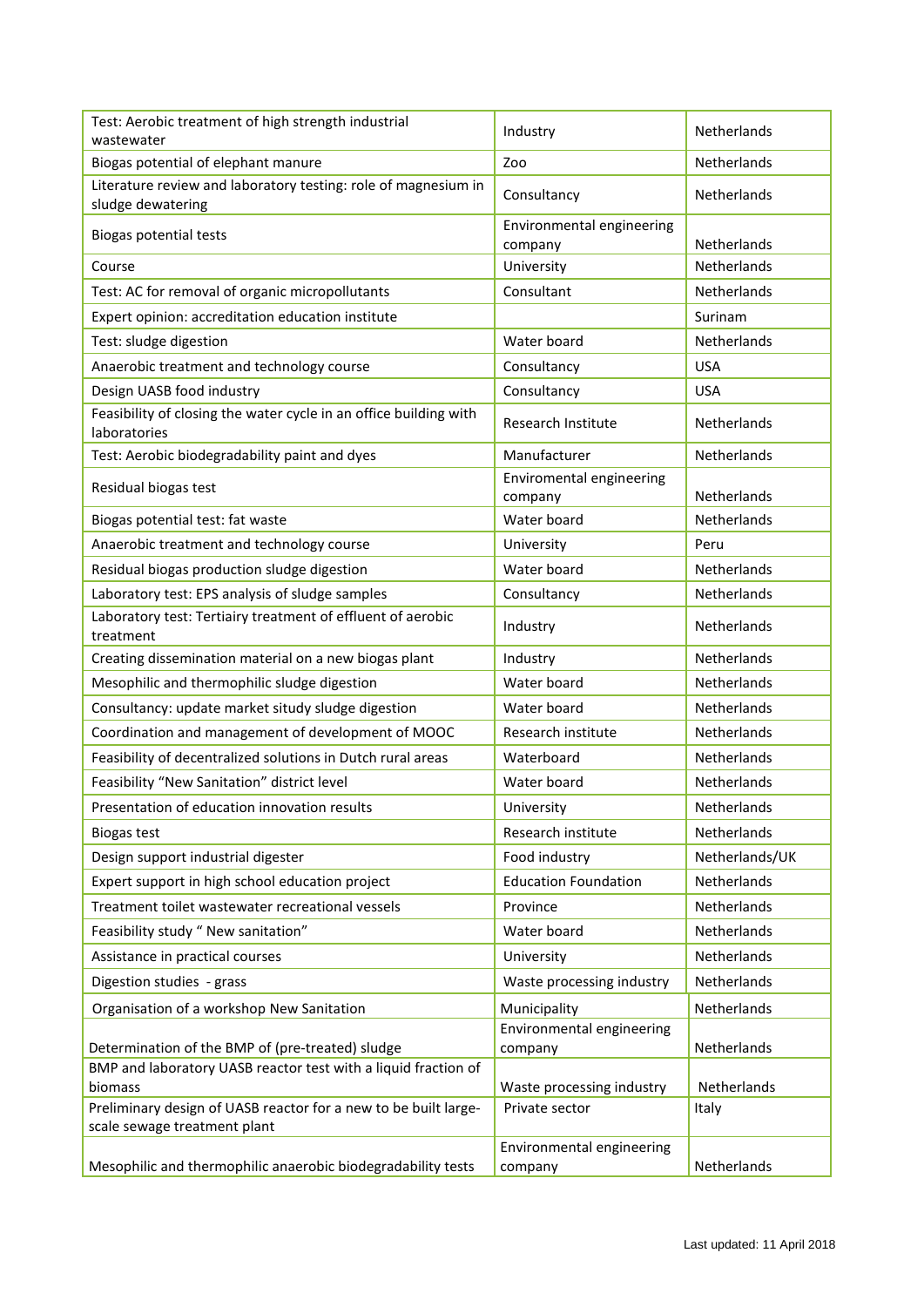| Training on treatment of urban waste for production of safe<br>fertilizer products                                                                                                                                     | University in Ethiopia                                            | Ethiopia           |
|------------------------------------------------------------------------------------------------------------------------------------------------------------------------------------------------------------------------|-------------------------------------------------------------------|--------------------|
| Introduction of natural treatment systems for, and resource                                                                                                                                                            | Dairy company, Dutch                                              | Turkey             |
| recovery from, manure digestate in Turkey                                                                                                                                                                              | Government                                                        |                    |
| Feasibility New Sanitation for 400 houses                                                                                                                                                                              | Company                                                           | Netherlands        |
| Characterization of process waters                                                                                                                                                                                     | Waste processing industry                                         | Netherlands        |
|                                                                                                                                                                                                                        | Research and knowledge                                            |                    |
| Determination of the BMP of pre-treated cosubstrates                                                                                                                                                                   | institute                                                         | Netherlands        |
| Course New Sanitation 2014                                                                                                                                                                                             | Companies, water boards,<br>municipality, knowledge<br>institutes | <b>Netherlands</b> |
| Workshop on new sanitation                                                                                                                                                                                             | Municipality                                                      | Netherlands        |
| Mesophilic and thermophilic CSTR tests                                                                                                                                                                                 | Enviromental engineering<br>company                               | Netherlands        |
| Preliminary tests on manure composting                                                                                                                                                                                 | Research and knowledge<br>institute                               | Netherlands        |
| Support organisation of brainstorm for waterboards on VFA                                                                                                                                                              |                                                                   |                    |
| formation from sludge and domestic wastewater                                                                                                                                                                          | Water boards                                                      | Netherlands        |
| Troubleshoot on malfunctioning wastewater treatment plant                                                                                                                                                              | Private company                                                   | Netherlnads        |
|                                                                                                                                                                                                                        | Governmental organizations                                        |                    |
| Workshop on biogas production from wastewater treatment                                                                                                                                                                | in Serbia                                                         | Serbia             |
| Optimisation centralised domestic wastewater treatment plant                                                                                                                                                           |                                                                   |                    |
| (WWTP) and proposal for wastewater management options for<br>newly established 'satellite' settlements                                                                                                                 | Waterschap de Dommel                                              | Nicaragua          |
| Aerobic biodegradability tests                                                                                                                                                                                         | Private sector                                                    | Netherlands        |
| Possibilities for applying New Sanitation in a municipality                                                                                                                                                            | Municipality                                                      | The Netherlands    |
| Views on wastewater and organic waste handling in Delft<br><b>Green Village</b>                                                                                                                                        | Research and knowledge<br>institute                               | Netherlands        |
| One week course on sanitation and solid waste management<br>within masters programmes in Development Economics and<br>Environment and Sustainable Development at The Institute of<br>Rural Development Planning (IRDP) | Governmental organisation                                         | Tanzania           |
| Evaluation of the effect of hot discharges on the functioning of                                                                                                                                                       | Private sector                                                    | Netherlands        |
| an aerobic wastewater treatment plant.                                                                                                                                                                                 |                                                                   |                    |
| Literature study on the presence of higher hydrocarbons in<br>biogas and options for abatement                                                                                                                         | Waste processing industry                                         | Netherlands        |
| Preliminary tests on ammonia stripping from digestate                                                                                                                                                                  | Waste processing industry                                         | Netherlands        |
| Determination of the BMP of pig manure                                                                                                                                                                                 | Research and knowledge<br>institute                               | Netherlands        |
| Consultancy soil remediation                                                                                                                                                                                           | Civil construction company                                        | Netherlands        |
| One week course on conventional Wastewater Treatment                                                                                                                                                                   |                                                                   |                    |
| Technologies and Gradual Transition towards Circular Water<br>management, Technical University Rabat                                                                                                                   | Research and knowledge<br>institute                               | Marocco            |
| Laboratory testing within framework of EU Open-BIO project:                                                                                                                                                            |                                                                   |                    |
| Anaerobic biodegradability and biodegradability in marine<br>conditions of bio-based materials                                                                                                                         | EU                                                                | EU                 |
| Opportunities for innovations in the wastewater system of the                                                                                                                                                          |                                                                   |                    |
| province Limburg                                                                                                                                                                                                       | Dutch government                                                  | Netherlands        |
| Stability stable floor covering material                                                                                                                                                                               | Research and knowledge<br>institute                               | Netherlands        |
|                                                                                                                                                                                                                        | Municipality, water board,                                        |                    |
| Recovery of phosphate from urine                                                                                                                                                                                       | engineering company                                               | Netherlands        |